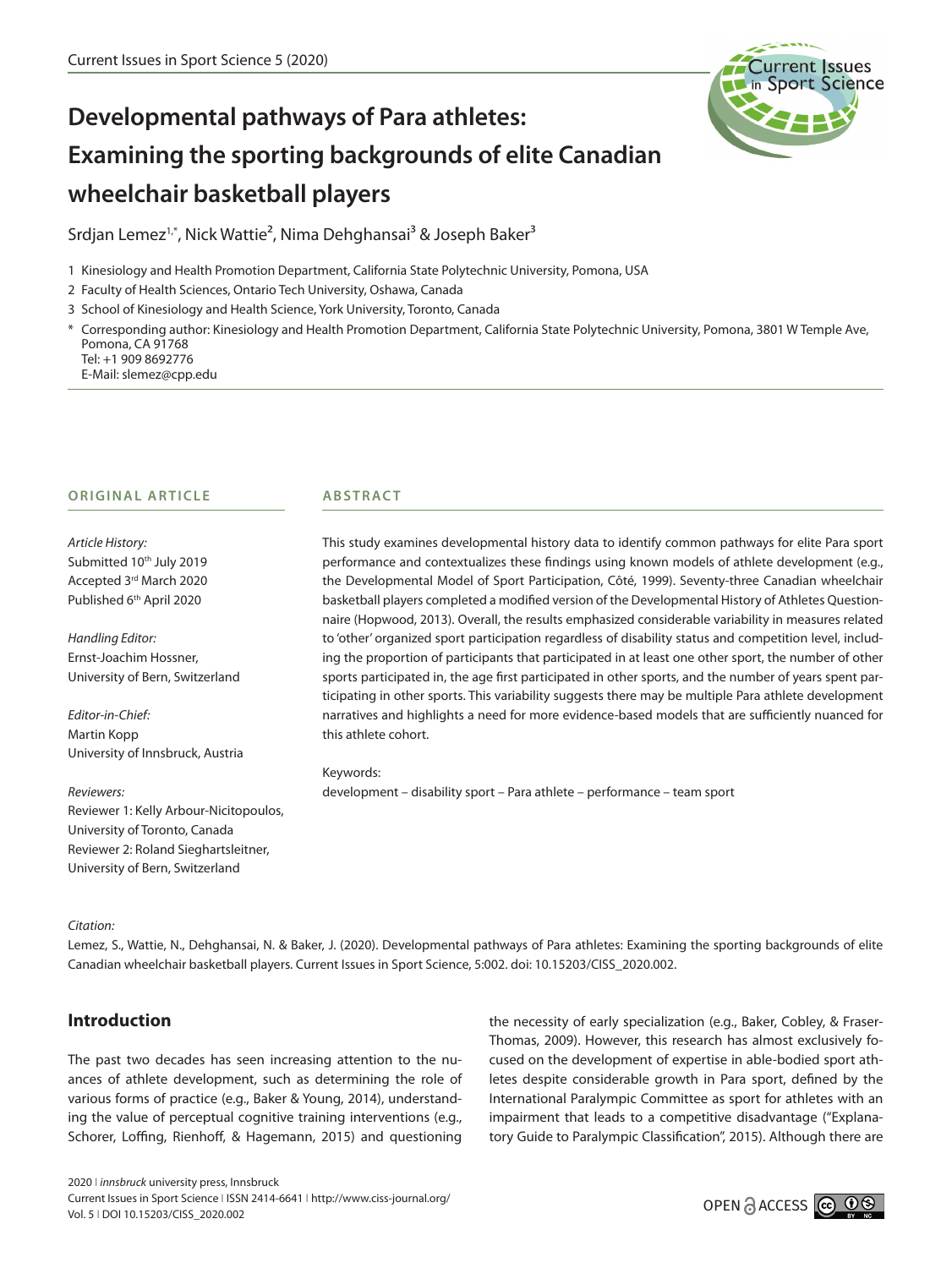obvious similarities between the performance contexts of ablebodied and Para sports, the developmental trajectories, and factors affecting these trajectories are considerably different between these two groups. The domain of Para sport is incredibly complex with a wide range of impairments and classification systems; thus, those working in Para sport must be cautious in subscribing to a popular model of athlete development initially designed for able-bodied athletes, such as the 'early engagement hypothesis' and importance of deliberate practice (e.g., Ericsson, Krampe, and Tesch-Römer, 1993; Ford, Ward, Hodges, & Williams, 2009), or the Developmental Model of Sport Participation (DMSP) which supports early diversity and later specialization (Côté, 1999).

For example, researchers in the area of athlete development have noted strong skill-based differences in time spent in sport specific practice across a range of sports (see Baker & Young, 2014). Generally, this work emphasizes the importance of training in the development of exceptional performers, highlighting that the skills distinguishing elite performers from their non-elite counterparts are highly domain specific and largely the result of training adaptations (e.g., Loffing, Schorer, Hagemann, Lotz, & Baker, 2012). While the solitary importance of deliberate practice for explaining skill-based differences has recently been challenged (c.f., Ericsson, 2016; Macnamara, Hambrick, & Oswald, 2014), research consistently emphasizes the value of high quality, sport specific training to becoming an expert.

Conversely, there is robust evidence suggesting participation in *several* sports is valuable, particularly during early phases of development. Côté and his colleagues (e.g., Côté & Fraser-Thomas, 2010), for example, have suggested through the DMSP that most high-performance athletes move through three qualitative stages on their way to expertise (i.e., sampling, specializing and investment). Although other trajectories have been noted in athlete development (e.g., early engagement/specialization: Ford et al., 2009; specialized sampling: Sieghartsleitner, Zuber, Zibung, & Conzelmann, 2018), researchers in this area generally argue that early sampling followed by gradual specialization is a more effective and developmentally appropriate approach (for a detailed clinical report on the drawbacks of early sport specialization, see Brenner & American Academy of Pediatrics Council on Sports Medicine and Fitness, 2016). Indeed, other athlete development models worldwide have emphasized the importance of early sampling and/or the development of physical literacy or fundamental movement skills (e.g., Gulbin, Croser, Morley, & Weissensteiner, 2013).

Despite the general consistency of these trends in able-bodied sport, their relevance for understanding the development of Para athletes is unknown. For example, Para athletes may be born with their disability or acquire it through an injury, which makes the application of systematic models of development such as Côté's (1999) DMSP problematic (e.g., do athletes with disabilities have opportunities to 'sample' several sports?). Surprisingly, very little is known about the development of high-performing Para athletes despite greater need for more effective athlete development systems from policy makers and sport administrators (e.g., Smith's "Long Term Athlete Development Guide for Athletes with Disability" was published in 2009).

Recently, a systematic review which examined the development of Para athletes (Dehghansai, Lemez, Wattie, & Baker, 2017a) noted that few studies have examined issues relating to training and development (e.g., Liow & Hopkins, 1996) or how these factors might relate to the development of expertise. In addition, Dehghansai, Lemez, Wattie and Baker (2017b) examined development in Canadian wheelchair basketball athletes by focusing on the association between the nature of athletes' disabilities (i.e., acquired versus congenital disability) and milestone achievement. Their results demonstrated that athletes with a congenital disability reached various milestones at significantly younger ages, such as 'age at first wheelchair basketball participation'; nevertheless, athletes with an acquired disability debuted at varying levels of competition at similar ages as athletes with congenital disabilities, despite starting their general sporting careers later in life. This provided the impetus for this study since our foundational knowledge regarding general training histories and sporting backgrounds of Para athletes remains relatively unexplored in research, particularly in the area of participation in other organized sports (Dehghansai et al., 2017a).

Therefore, the primary purpose of this study was to advance our knowledge of Para athlete development by examining the Canadian wheelchair basketball players' history of sport participation, and in particular their experiences sampling 'other' sports, which has been consistently identified as being important in able-bodied sport. A second objective was to compare our results to the literature for able-bodied sport athletes to determine whether existing sport participation models are suitable/appropriate for Para athletes. We believe that this cohort of sport participants is particularly important to study from a sport and exercise psychology perspective as literature examining the experiences of being an athlete with a physical disability is relatively limited, and the existing data accentuates unique barriers to involvement. Recent systematic reviews (Jaarsma, Dijkstra, Geertzen, & Dekker, 2014; Martin Ginis, Ma, Latimer-Cheung, & Rimmer, 2016) have acknowledged that environmental barriers such as accessibility issues (e.g., lack of facilities, difficulties with travel) can act as important constraints to participation, which further denotes the importance of improving our understanding of how a lack of equal opportunities in physical activity are cognitively appraised in a Para sport context (e.g., Campbell & Jones, 2002). As such, we hypothesized that 1) our elite sample of wheelchair basketball players would contain significant variation in both the ages of first participation on a team at the junior and/or senior levels of competition, and 2) that there would also be significant variation in measures related to other sport participation during their developmental years.

## **Methods**

#### *Participants*

Seventy-three Canadian male and female provincial to international level wheelchair basketball players participated in this study. Inclusion criteria were that the participants had been registered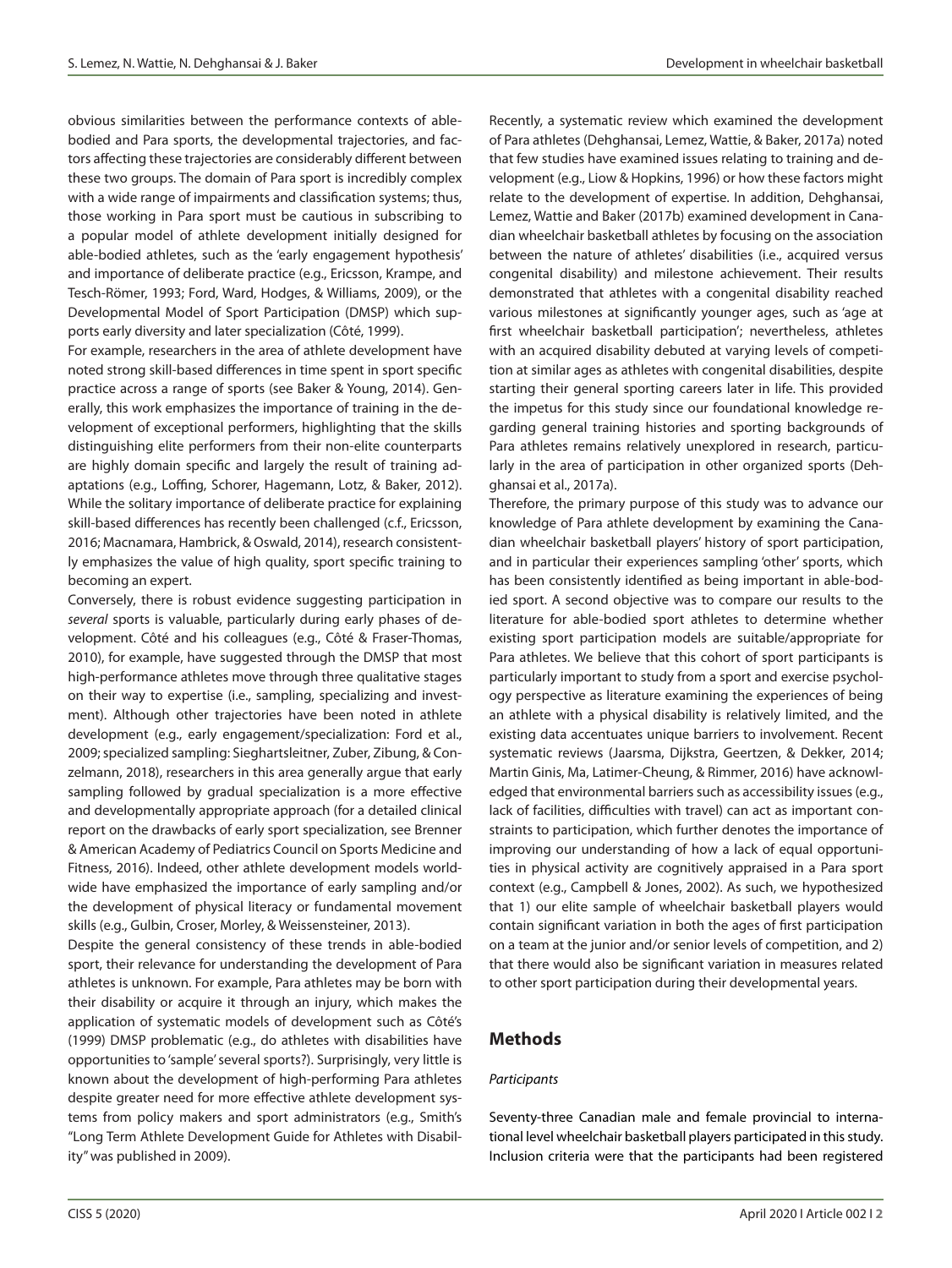attendees of the Wheelchair Basketball Canada National Academy, located in Toronto, Canada. This study received local ethics committee approval and all participants over the age of 18 years provided informed consent, and those under the age of 18 years had parental consent.

#### *Data Collection*

The same data collection methods as in the Dehghansai et al. (2017b) study were used and produced a similar sample of participants (i.e., some participants were the same); however, this study examined different variables and different research questions using a different dataset. Participants were also recruited within the Wheelchair Basketball Canada National Academy by the authors and the director of the Academy. A modified version of the Developmental History of Athletes Questionnaire (DHAQ; Hopwood, 2013; Hopwood, Baker, MacMahon, & Farrow, 2010) was then disseminated by the Academy director<sup>1</sup>. The questionnaire was administered over the course of several weeks to the attendees who were asked to return the completed forms to the Academy director. Modifications of the questionnaire were restricted to wording changes (i.e., to better represent the sample population) and the removal or addition of a small number of questions to make the instrument more specific to our research question examining sporting backgrounds (e.g., "At what age did you first start participating in non-wheelchair basketball organized sports?").

#### *Modified DHAQ*

The modified DHAQ contained three sections: (i) demographic information, (ii) career information, and (iii) participation in other organized sports (both able-bodied and Para sport). Demographic information collected data on participants' age, sex, and disability type. Career information collected data on the highest level of competition reached and the level of competition athletes were currently participating in (i.e., junior or senior level). Participants were further asked to disclose their competitive his-

**Table 1.** Frequency distributions of demographic and disability data.

tories at the junior and senior competition levels relative to first participating on a team that competed against others a) within the local area, b) within the state or province, c) from across the country, and/or d) from different countries. Thus, age level refers to athletes competing at the junior or senior level, while competition level refers to athletes' experience at the highest level (i.e., local, provincial, national, or international level). Participants were also asked to disclose their participation in organized sports other than wheelchair basketball. The DHAQ defined "organized sports" as "sporting activities in which you have *regular practice sessions* under the *formal supervision* of a coach or adult." Participants were asked not to include informal games and sporting activities that were completed as part of compulsory physical education classes at school, but to include any school sporting activities in which they participated in regular, supervised practice sessions.

#### *Measures*

The unique developmental restrictions imposed by Para sport (e.g., smaller availability of opportunities for participation at organized youth levels relative to able-bodied sport) generated a more descriptive quantitative analyses that attempts to identify the qualitatively different pathways elite wheelchair basketball players take during the course of their development. Therefore, data were descriptively analyzed using SPSS Version 24. The small amount of missing data was cleaned in SPSS using the missing value function through the 'select cases' option.

#### **Results**

#### *Demographic and Career Information*

*Sample.* The majority of responders were male (*n* = 47; 64.4%) and players ranged in age from 14.2 to 40.6 years, with a mean age of 22.95 years ( $SD = 6.21$ ). Of the 73 participants, 36 reported their disability type as 'acquired' (i.e., post-birth impairment) and 27 reported their disability type as 'congenital' (i.e., birth impairment).

|                     | Age Level    |              | Sex          | Disability Type <sup>e</sup>            | Sex              |                   |  |
|---------------------|--------------|--------------|--------------|-----------------------------------------|------------------|-------------------|--|
| Sample              | Junior       | Senior       | Total / Mean | Junior<br>Senior                        |                  | Total             |  |
| Sex, M <sup>a</sup> | 17           | 30           | 47           | 9 (C) <sup>c</sup> ; 5 (A) <sup>d</sup> | $9 (C)$ ; 19 (A) | 18 (C); 24 (A)    |  |
| Sex, Fb             | 9            | 17           | 26           | $4 (C)$ ; 2 (A)                         | $5 (C)$ ; 10 (A) | $9 (C)$ ; 12 (A)  |  |
| Age level, Total    | 26           | 47           | 73           | 13 $(C); 7(A)$                          | 14 (C); 29 (A)   | $27 (C)$ ; 36 (A) |  |
| Age (years; SD), M  | 18.71 (2.77) | 23.75 (6.19) | 21.86 (5.70) |                                         |                  |                   |  |
| Age, F              | 20.14 (3.50) | 26.08 (6.82) | 24.02 (6.48) |                                         |                  |                   |  |

a Males; b Females; Congenital; d Acquired; e The mean age for participants with a congenital disability was 20.65 years (SD = 4.46) and 24.86 years  $(SD = 7.30)$  for participants with an acquired disability

Although the psychometrics of the DHAQ has not been published due to its extensive length, it underwent considerable reliability and validity testing. These analyses are publicly available at http://vuir.vu.edu.au/22353/1/Melissa%20Jayne%20Hopwood\_Part1.pdf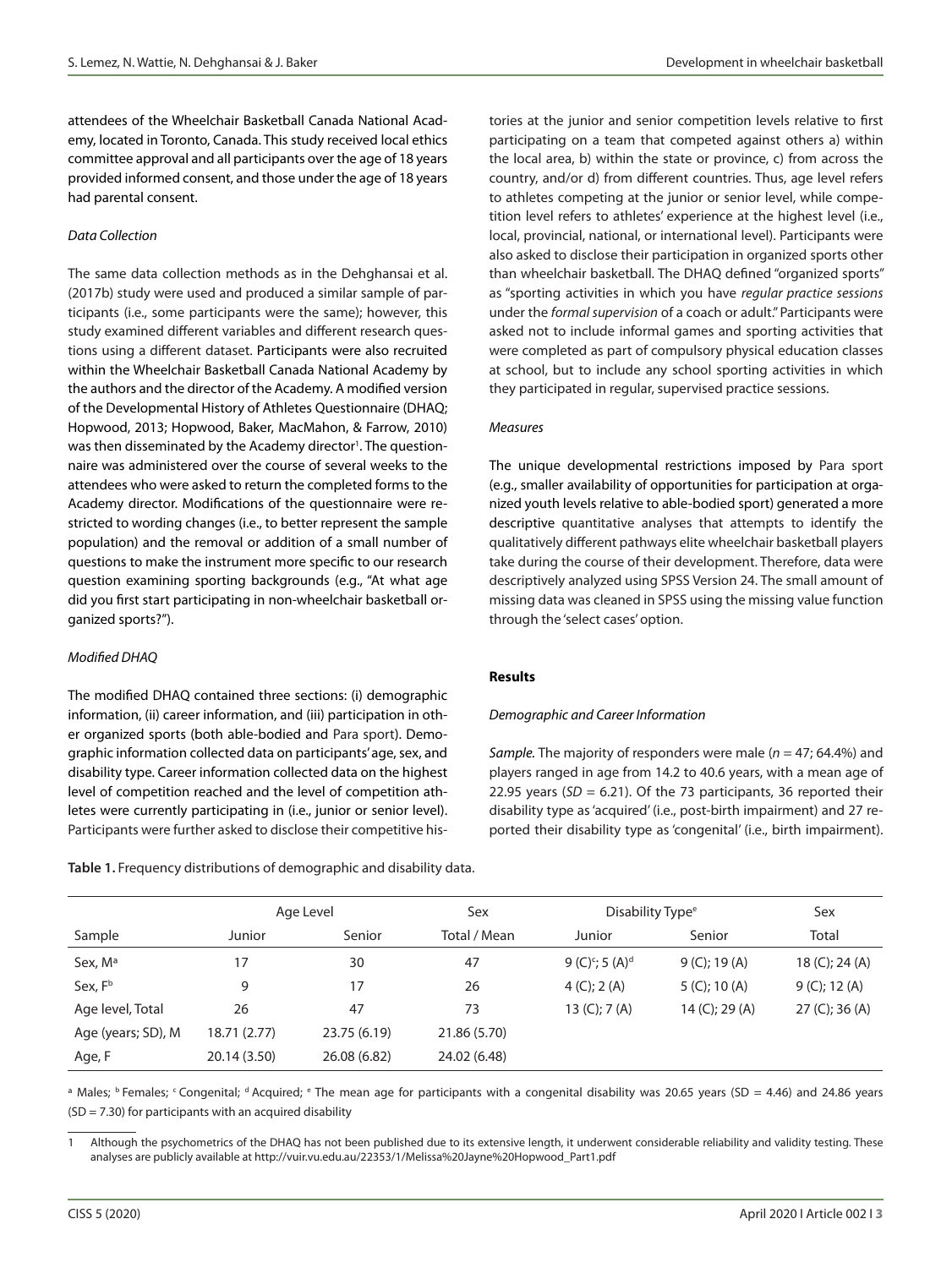Ten participants did not disclose their disability status. See Table 1 for demographic and disability type information broken down by sex and age level.

*Competition level.* A total of 68 (93.2%) participants reported their highest level of competition reached. The majority of the sample were national (*n* = 21; 30.9%) or international (*n* = 37; 54.4%) competitors. As expected, there was a linear increase in 'first participation age' in both the junior and senior level players as it related to their debut in local level to international competition. More specifically, Table 2 provides within-participant data, where the normal progression for each participant was to begin participation in the lower-levels of competition (i.e., local and state/province levels) when they were younger before competing at the highest stages (i.e., national and international levels).

#### *Organized Sports*

A total of 32 males and 19 females (69.9% of the entire sample) participated in organized sports other than wheelchair basketball, including 12 with a congenital disability (44.4%) and 19 with an acquired disability (52.8%; see Table 3). Overall, participants played an average of 4.27 (*SD* = 3.18) other sports during their earlier athletic endeavours, although their age at first other sport involvement varied (*M* = 7.21 years; *SD* = 3.94). This variation in the number of other sports was more noticeable in those who acquired an impairment post-birth (*SD* = 2.89) in comparison to athletes with a congenital impairment (*SD* = 1.16). International level players sampled more sports on average (*M* = 5.25; *SD* = 3.46) than national level (*M* = 3.69; *SD* = 2.86) and provincial level players  $(M = 2.33; SD = 1.41)$ . The average age in which participants first participated in an organized sport other than wheelchair basketball was 7.21 years (*SD* = 3.94); those who had an acquired impairment (*M* = 9.89 years; *SD* = 6.90) and provincial level athletes  $(M = 10.00$  years;  $SD = 4.18$ ) began their sampling at relatively older ages. There was no difference in the average age of first involvement between males and females ( $M = 7.21$  years), although females had slightly more variability in comparison to males (*SD* = 4.57 vs *SD* = 3.58, respectively).

The average number of years of participation in other sports was 7.33 (*SD* = 5.36), where national (*M* = 7.64; *SD* = 5.40) and international level ( $M = 7.54$ ;  $SD = 5.41$ ) players had descriptively longer involvement compared with provincial level players  $(M = 4.85; SD = 4.61)$ . In addition, males spent more time involved in other sports (*M* = 8.28 years; *SD* = 5.49) in comparison to females  $(M = 5.87$  years;  $SD = 4.83$ ). There were minimal differences in the average number of years of participation in other sports between athletes with a congenital impairment and athletes with an acquired impairment (8.81 vs. 9.39 years, respectively). In total, 28 different other organized sports were recorded by the participants, with track and field / wheelchair athletics / wheelchair racing (*n* =19), able-bodied basketball (*n* = 15), and ice-hockey/ Para ice hockey ( $n = 15$ ) being the most frequently cited sports.

**Table 2.** Ages of first participation on a team at the junior and/or senior levels of competition.

| $M$ (SD; total response rate from respective sample <sup>a</sup> ) – in years |           |                     |                     |                     |                     |  |  |  |  |
|-------------------------------------------------------------------------------|-----------|---------------------|---------------------|---------------------|---------------------|--|--|--|--|
| Sample                                                                        | Age level | Local               | State/province      | National            | International       |  |  |  |  |
| Males                                                                         | Junior    | 13.98 (3.86; 85.4%) | 14.98 (3.09; 83.3%) | 15.92 (2.95; 81.2%) | 17.00 (1.94; 39.6%) |  |  |  |  |
|                                                                               | Senior    | 15.58 (3.54; 54.2%) | 15.96 (3.41; 47.9%) | 16.88 (2.90; 52.1%) | 19.67 (3.99; 31.2%) |  |  |  |  |
| Females                                                                       | Junior    | 15.29 (3.81; 80.8%) | 15.95 (3.26; 80.8%) | 16.76 (3.56; 80.8%) | 17.62 (2.75; 50%)   |  |  |  |  |
|                                                                               | Senior    | 17.71 (4.63; 53.8%) | 17.79 (4.80; 53.8%) | 18.15 (4.82; 50%)   | 20.44 (4.90; 34.6%) |  |  |  |  |
| Total                                                                         | Junior    | 14.42 (3.86; 83.8%) | 15.31 (3.16; 82.4%) | 16.22 (3.17; 81.1%) | 17.25 (2.28; 43.2%) |  |  |  |  |
|                                                                               | Senior    | 16.33 (4.03; 54%)   | 16.65 (4.03; 50%)   | 17.32 (3.66; 51.3%) | 19.96 (4.26; 32.4%) |  |  |  |  |

<sup>a</sup> Participants who did not provide an age of when they reached a milestone selected the box corresponding to "this milestone is not applicable to me / I have not yet reached this milestone."

Note: Disability type was not included in this table because there were insufficient data on age of acquiring a disability. The DHAQ included a question asking participants with an acquired disability to answer, 'How old were you when the incident occurred?'; however, only two participants provided a response.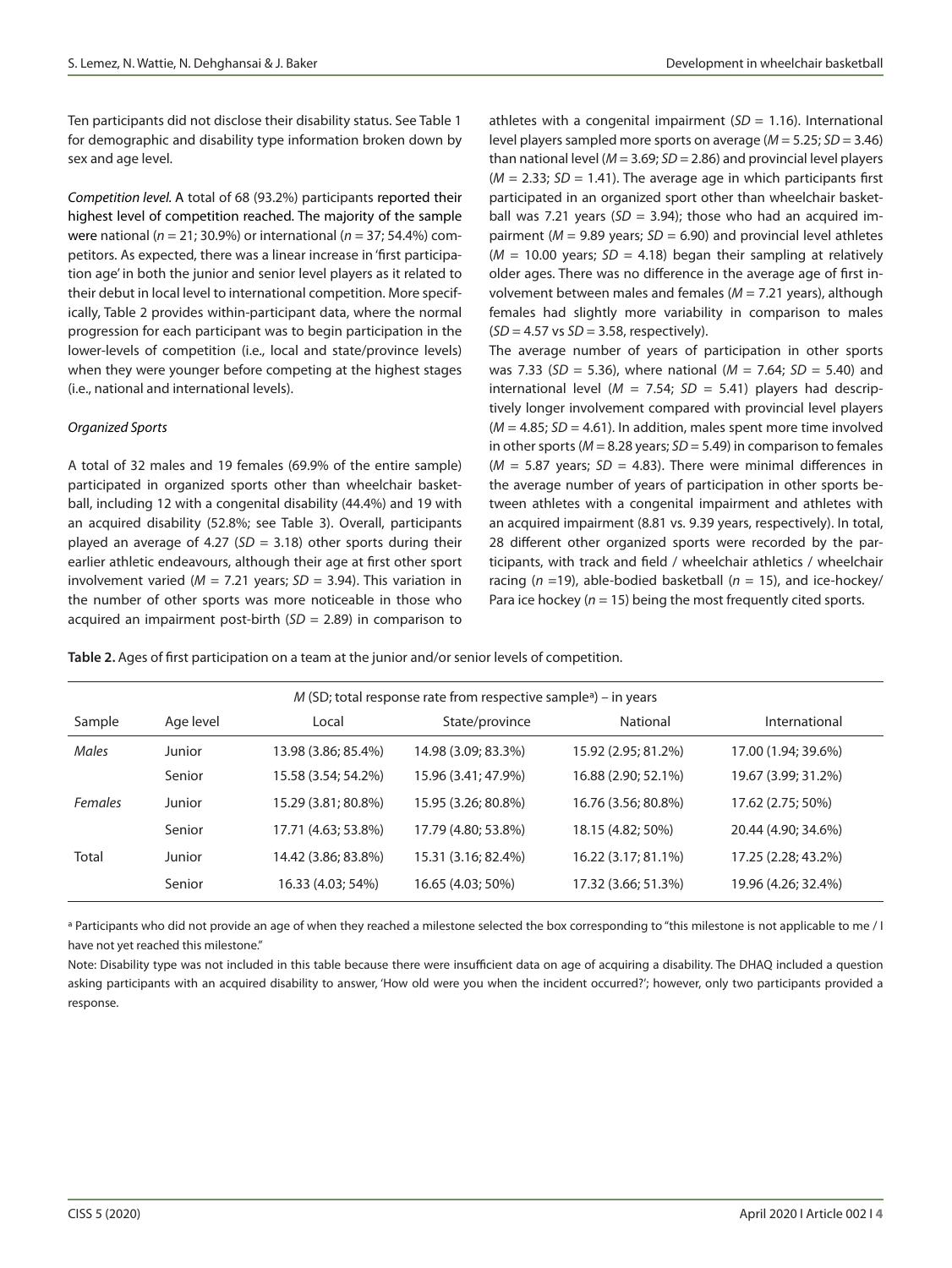**Table 3.** Participation in other organized sports, by sex, disability type, competition level, average number of other sports, average age during which participation in the first non-wheelchair basketball related organized sport occurred (both able-bodied and Para sport), and the total years of participation in other organized sports.

|                               | Frequency (proportion) |                 |                            |                   | $M(SDa)$ – in years |                              |                   |                   |                           |         |      |
|-------------------------------|------------------------|-----------------|----------------------------|-------------------|---------------------|------------------------------|-------------------|-------------------|---------------------------|---------|------|
| Sample                        | Yesb                   | No <sup>c</sup> | No. of sports <sup>d</sup> | Min. <sup>e</sup> | Max. <sup>f</sup>   | Age at first OS <sup>9</sup> | Min. <sup>h</sup> | Max. <sup>i</sup> | No. of years <sup>j</sup> | $Min.*$ | Max. |
| Males                         | 32 (68.1%)             | 15 (31.9%)      | 3.96(3.27)                 | 1                 | 15                  | 7.21(3.58)                   | $\overline{2}$    | 15                | 8.28 (5.49)               | 0.5     | 22   |
| <b>Females</b>                | 19 (73.1%)             | $7(26.9\%)$     | 4.78 (3.04)                | 1                 | 10                  | 7.21(4.57)                   | $\overline{2}$    | 26                | 5.87(4.83)                | 0.5     | 20   |
| Congenital                    | 12 (44.4%)             | 15 (55.6%)      | 2.08(1.16)                 | 1                 | 4                   | 8.54(3.55)                   | 4                 | 14                | 8.81 (5.36)               |         | 19   |
| Acquired                      | 19 (52.8%)             | 17 (47.2%)      | 3.94(2.89)                 | 1                 | 10                  | 9.89(6.90)                   | $\overline{2}$    | 26                | 9.39(6.26)                | 0.5     | 20   |
| Provincial<br>$(n = 10)$      | $9(90\%)$              | $1(10\%)$       | 2.33(1.41)                 |                   | 5                   | 10.00 (4.18)                 | 3                 | 14                | 4.85(4.61)                | 0.5     | 18   |
| <b>National</b><br>$(n = 21)$ | 13 (61.9%)             | $8(38.1\%)$     | 3.69(2.86)                 |                   | 9                   | 7.30(3.85)                   | 3                 | 15                | 7.64(5.40)                |         | 22   |
| Int<br>$(n = 37)$             | 28 (75.7%)             | 9(24.3%)        | 5.25(3.46)                 | 1                 | 15                  | 6.39(3.64)                   | $\overline{2}$    | 21                | 7.54(5.41)                | 1       | 22   |
| Total                         | 51 (69.9%)             | 22 (30.1%)      | 4.27(3.18)                 |                   | 15                  | 7.21(3.94)                   | $\overline{2}$    | 21                | 7.33(5.36)                | 0.5     | 22   |

<sup>a</sup> Standard deviations; <sup>b</sup> The frequency of participants that participated in 'other' organized sports; <sup>c</sup> The frequency of participants that did not participate in 'other' organized sports; <sup>a</sup> The average number of 'other' organized sports participated in, including the standard deviations; <sup>e</sup> The least number of 'other' organized sports participated in; <sup>r</sup>The largest number of 'other' organized sports participated in; <sup>g</sup> Age (in years) at first 'other' organized sport participation; h The youngest age (in years) at first 'other' organized sport participation; <sup>;</sup> The oldest age (in years) at first 'other' organized sport participation; <sup>;</sup> The average number of years spent participating in 'other' organized sports, including the standard deviations; k The shortest number of years spent participating in 'other' organized sports; <sup>1</sup> The longest number of years spent participating in 'other' organized sports

Note: Only 63 of 73 participants disclosed their disability type

## **Discussion**

This study explored the "macro-structure" of developmental sport participation histories of elite Canadian wheelchair basketball players (see Güllich, 2019 for an example of a "macro-structure" framework). The results provide an interesting portrait of elite Para athlete developmental backgrounds, particularly as it relates to trends from previous research on able-bodied athletes and to the propositions of theoretical frameworks on athlete development.

#### *Variation in Developmental Pathways*

We hypothesized that our elite sample of Para athletes would contain significant variation in both the ages of first participation on a team at the junior and/or senior levels of competition and in measures related to other sport participation during their developmental years. Our first hypothesis was supported; high standard deviations were generally found in the ages of first participation on a team for both junior and senior level players who competed at all levels of competition for both sexes, particularly the senior age level players. The fact that our sample reported a wide age range for first participation on a team suggests high-performance wheelchair basketball is a relatively open system that responds to a dynamic talent pool. Alternatively, athlete development pathways in wheelchair basketball may allow more flexibility by the virtue that athletes may enter their athlete development system earlier because of a congenital condition or later as a result of an acquired condition. The data suggest this additional layer is salient to athlete development in wheelchair basketball (e.g., Dehghansai et al., 2017b).

*DMSP.* Our second hypothesis relating to variation in other sport participation measures, namely the proportion of participants who participated in at least one other sport, the number of other sports participated in, the age first participated in other sports, and the number of years spent participating in other sports, was also supported. The DMSP (Côté, 1999) suggests early sampling followed by a gradual to exclusive focus on training/participation in their primary sport is an effective method for athletes as they progress in their career. However, the current results suggest at both national and international levels of competition, approximately 30% of Para athletes did *not* participate in other organized sports. In addition, the current results suggest those who participated in other sports averaged approximately four other sports, and that frequency of other sport engagement may have some influence on current competition level, as international level players participated in more other sports relative to the lower competition level players. As well, participants with an acquired impairment had a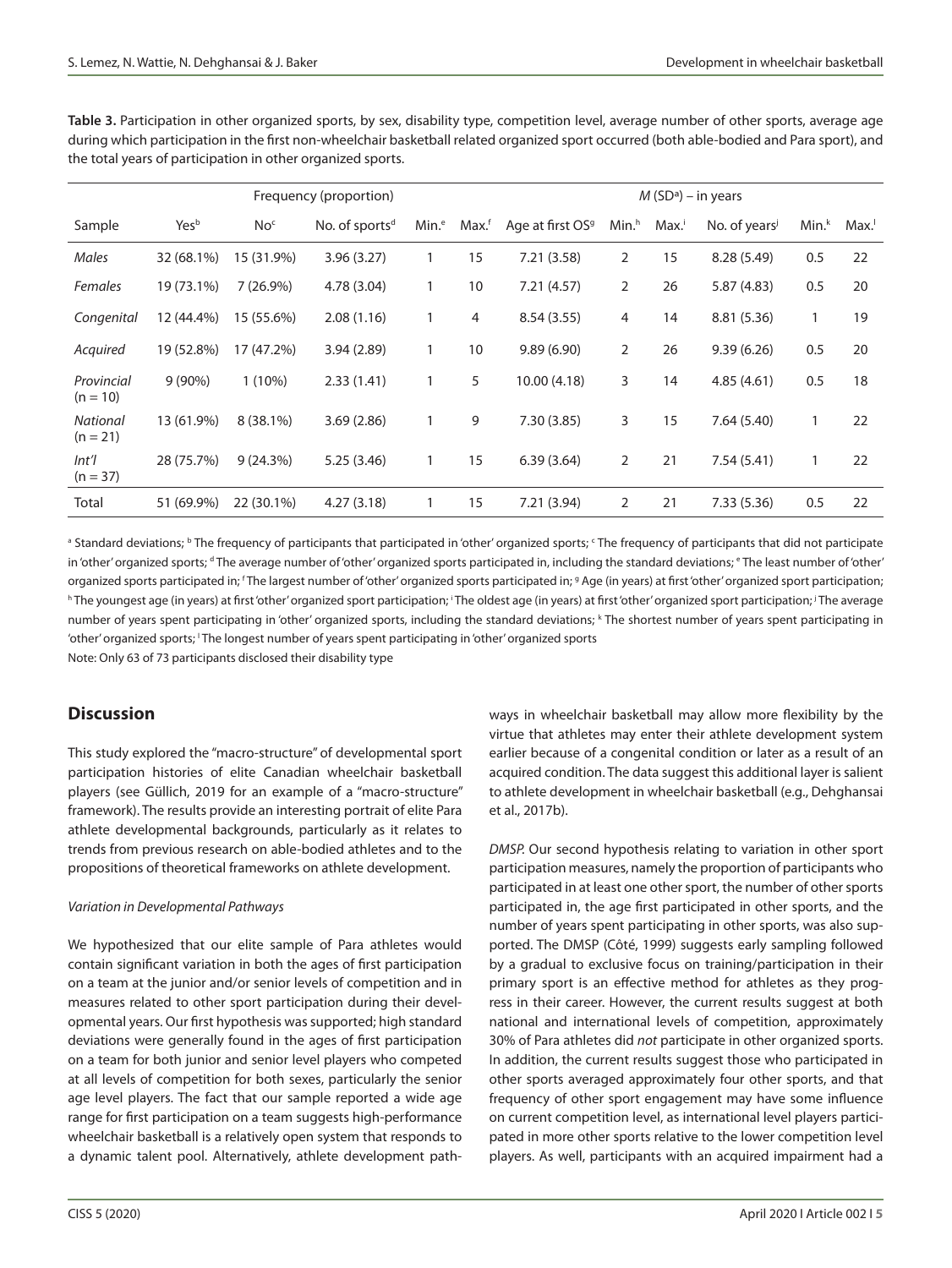higher proportion of participation in non-wheelchair basketball related organized sport, sampled more sports on average, and spent more time participating in other sports than those with a congenital impairment; however, those with an acquired impairment began sampling other sports at a later age relative to those who were born with an injury. Therefore, the variability in the developmental histories of our sample suggests there may be multiple Para athlete development narratives.

On the other hand, the apparent relationship between the frequency and length of other sport involvement and competition level supports the DMSP proposition that sampling is a viable talent development pathway. Nevertheless, attention should be given to how Para athletes may be constrained by a lack of opportunities to partake in multiple para-sports. For example, 55.6% of our sample that had a congenital impairment never participated in another sport other than wheelchair basketball in comparison to 47.2% who had an acquired impairment and thus had an opportunity to participate in able-bodied sports growing up. This may reflect a lack of infrastructure for 'lower skill levels' in Para sport, which constrains participation and training (this theory is supported by the aforementioned systematic reviews where accessibility issues along with a lack of program availability may influence participation patterns; Jaarsma et al., 2014; Martin Ginis et al., 2016).

Indeed, while 'sampling' may be a good idea in theory, the reality of the developmental environments for many Para athletes may preclude sampling as a realistic option. Conversely, we also must consider the possibility that those who did not sample other sports and had a congenital impairment (15 participants from our sample) may not entirely be explained by a lack of opportunities, but rather a desire to specialize in a single sport from an early age (i.e., the early engagement hypothesis).

Baker, Côté, and Abernethy's (2003) study on able-bodied basketball, netball and field hockey players found considerable variation in the amount of other sports participated in  $(M = 8.6, SD = 3.6;$ Range: 3 – 14). Interestingly, athletes from sports that needed the fewest number of hours of sport specific practice to reach their respective national team typically sampled more other sports. For example, netball players sampled the most additional sports but required relatively the least amount of total practice hours. International level players from this study participated in slightly more than five other sports on average, similar to able-bodied basketball players from Baker and colleagues' (2003) study. Therefore, although there was not an overwhelming majority who sampled other sports in our sample (69.9%), the international level players who did resembled patterns seen in able-bodied national level basketball players.

There are some notable limitations to the current study. First, the inaccessibility of the severity and type of congenital and acquired disability data may have impacted the results (i.e., the DHAQ did not specifically require participants to provide a more detailed description of their disability). For example, the functionality of the player sample (i.e., impairment level and categorization) likely affects the sport selection process. This may also be evident in the lack of normality in the age distributions of our sample, which was positively skewed and clustered around 23 years of age and

younger. However, the purpose of this study was to focus on one popular developmental pathway in able-bodied sport of sampling other sports in an elite group of wheelchair basketball players to ascertain a better understanding of behavioural factors that may facilitate (or impede) expertise.

Further, it may also be useful to explore whether Para athletes participated in other sports for particular reasons, such as fitness conditioning or availability, and if certain sub-groups of athletes are more likely to participate in these other sports. In addition, the selfreport nature of our questionnaire may have affected the results; for instance, the participants were asked to report their first age of participation in a non-wheelchair basketball organized sport, which is a retrospective measure that may be susceptible to recall bias. As such, it is possible that methodological differences attributed to the variation in our other sport participation measures, and not necessarily cohort differences. Finally, while the advantages of diversifying sport involvement from an early age in multiple sports have been widely disseminated through research, it is also important to consider these implications from a feasibility standpoint as accessibility, time, financial, and transportation constraints may prevent many families from enrolling their children (regardless of health status and availability of programs) in multiple organized sports.

#### *Future Directions*

The exploratory nature of this study is important because there is a significant lack of work in this area, and our investigation comparing a popular model of athlete development from able-bodied sport represents the type of situation those working in Para sport must work with daily as they try to understand the complexity of development in their unique group. In addition to the range of research questions yet to be examined in this population, the unique characteristics of this group will require novel methodological approaches. One important methodological consideration is the relatively small sample sizes for studies of performers at the highest levels of performance. As in other studies of expertise, researchers are often left with the dilemma of choosing the truly elite, which in turn weakens statistical power, or broadening the level of performance, thereby 'watering down' the definition of elite. It is also necessary to understand how impairment classification influences development (i.e., severity of injury) and resultantly how to better structure learning environments to maximize skill acquisition. Here, recruitment of sufficient sample sizes to account for disability variations and differences will allow a more holistic understanding of the nuances of para-athlete development. It is noteworthy that although inconsistencies in methods may limit the ability to compare or contrast findings, a consistent theoretical approach to guide research could mitigate the limitations that may stem from flexible and novel methodological approaches.

The lack of available programs and difficulty accessing existing programs remain significant obstacles to participation for many individuals with disabilities, particularly for families with lower socioeconomic status (Radtke & Doll-Tepper, 2014). Research has shown that a lack of programs and facilities can be the main driving factor for the lack of participation (e.g., Martin, 2013). Given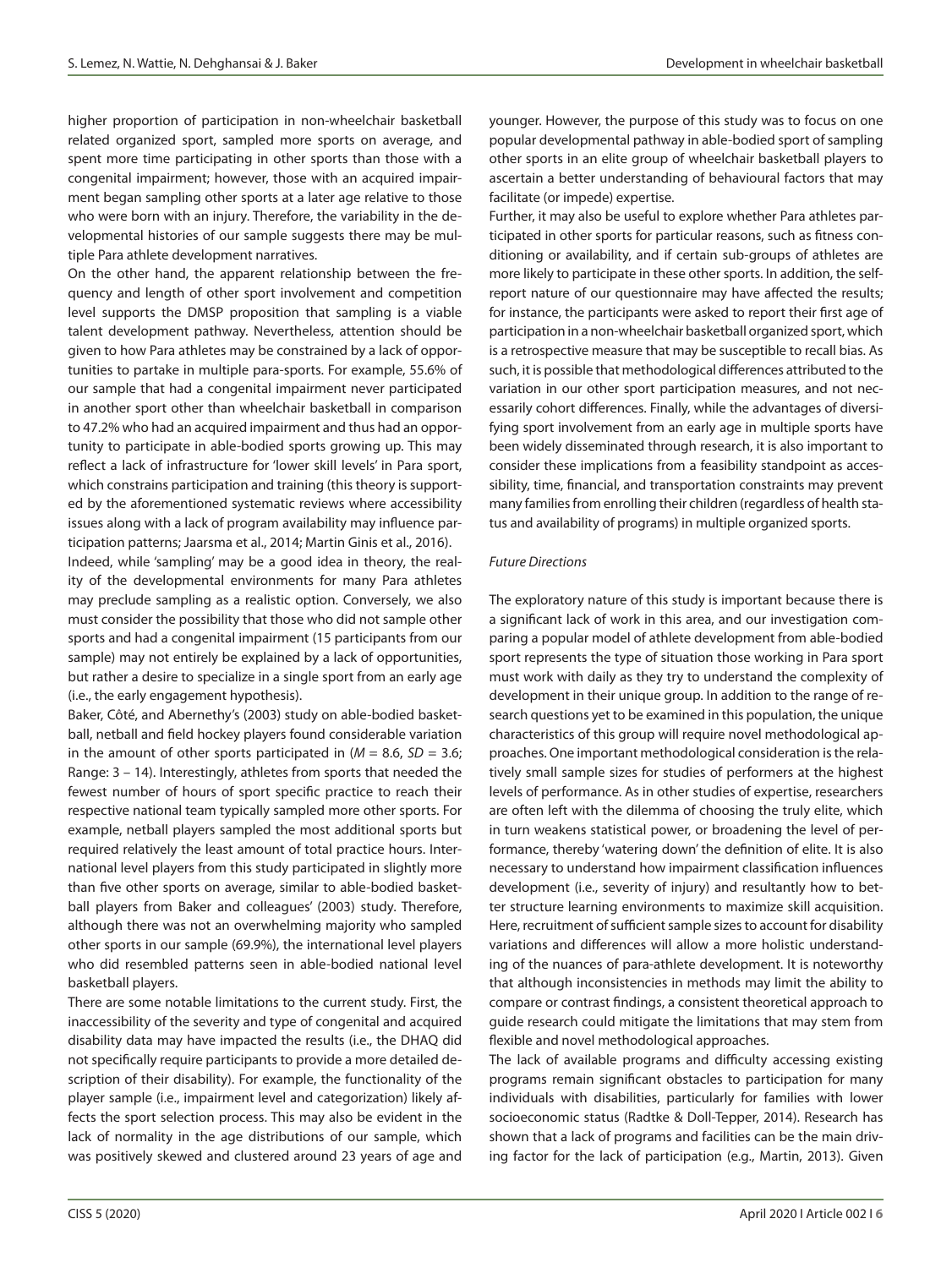the wide range of impairments in Para sport and unique needs of each individual, when programs are available, facilities may not be tailored to meet everyone's needs. This may partly explain the low number of athletes competing at grassroots levels of competition (Radtke & Doll-Tepper, 2014). This was shown in our sample where the average age of first participation in an organized sport other than wheelchair basketball was 8.54 years (*SD* = 3.55) for those with a congenital impairment, which is later than most ablebodied active children in North America. On the other hand, as suggested by Martin Ginis and colleagues (2016), a shift in focus from conducting studies that simply describe participation barriers and facilitators to developing strategies to increase physical activity participation among individuals with physical disabilities may be necessary. The structure and culture of able-bodied sports typically makes it difficult to enter a high level of a sport without having progressed from the previous levels within systems of that sport. In this respect, able-bodied sport progressively restricts the size of the talent pool from an early age, and research has documented that this approach creates several biases that constrain talent identification and development over time (see MacDonald & Baker, 2013; Wattie, Schorer & Baker, 2015). Therefore, we must be aware of the potential juxtaposition between these two systems of sport as it relates to development.

Given the issues noted above, devising a holistic model or modifying existing models that addresses these issues will be difficult. Currently those working in Para sport settings often must rely on models adapted from able-bodied sports to navigate development and complement coaches/directors' programs. For example, a basic assumption of the 'pyramid model' of sport participation (Green, 2005) is that an appropriate environment increases both participation and developmental opportunities, which ultimately leads to a more competitive pool of athletes at the higher levels of competition. This assumption, although reasonable, has not been examined in studies of athletes with impairments. Understanding environmental barriers such as policies and ecological factors can have a ripple effect on other aspects of the paradigm in the complex network of Para athletes' development as well. Another potentially suitable model to consider for Para athletes is Canada's Long-Term Athlete Development model (Stages of LTAD, 2017), a seven-stage model (i.e., active start, fundamentals, learn to train, train to train, train to compete, train to win, and active for life) with the addition of two stages (i.e., awareness and first contact) for Para athletes. According to this model, the 'first contact' stage is especially important for individuals with an acquired impairment who may not be aware of existing programs and opportunities of sport participation. Although the model considers the chance of athletes entering the system at any given time (i.e., through an acquired impairment), it is still an age- and maturation-driven model. As a result, recommendations are uniquely tailored to specific age categories (e.g., learn to train stage for wheelchair basketball is 8-11 years for females and 9-12 years for males, +/- 1-2 years). However, given the variability associated with impairment onset, and the availability of resources within different developmental environments, it is difficult to place Para athletes' developmental trajectories within the boundaries of this model.

In total, the development or expansion of Para athlete development models should reflect the considerable variability in developmental trajectories in Para sport (Baker, Lemez, Wattie, & Van Neutegem, 2017). Looking beyond competition, those working in Para sport and in the community must also explore identifiable lifelong patterns of sport behaviour in this group of individuals to promote physical activity participation across the lifespan (see Harada, 1994 for an example of possible lifelong sports participation patterns, such as continuity, withdrawal, and resocialization).

# **Conclusion**

The domain of Para sport is exceptionally complex. As we continue to study the acquisition of sport expertise and sport psychology in Para athletes, it will be important to distinguish approaches from the traditional systematic models of development in able-bodied sport athletes from the approaches that may be more suitable and ecologically valid to Para sport. Athlete development models will need to be more flexible in Para sport given the diverse constraints on athletes and subsequent trajectories that exist to attain expertise. As participation in Para sport continues to grow, there is a need for more evidence-based models of Para athlete development that reflect the variability in developmental pathways and are sufficiently nuanced to address the unique aspects of skill acquisition in differently abled athletes. Using developmental history data to predict acquired skill levels may be one way to identify common pathways for elite Para sport performance by juxtaposing highly personalized and variable individual pathways often seen in sport expertise development.

# **Acknowledgements**

The authors would like to thank Mike Frogley and the rest of the coaches and staff at The National Academy for their assistance with data collection.

## **Funding**

The authors have no funding or support to report.

## **Competing Interests**

The authors have declared that no competing interests exist.

## **Data Availability Statement**

All relevant data are within the paper.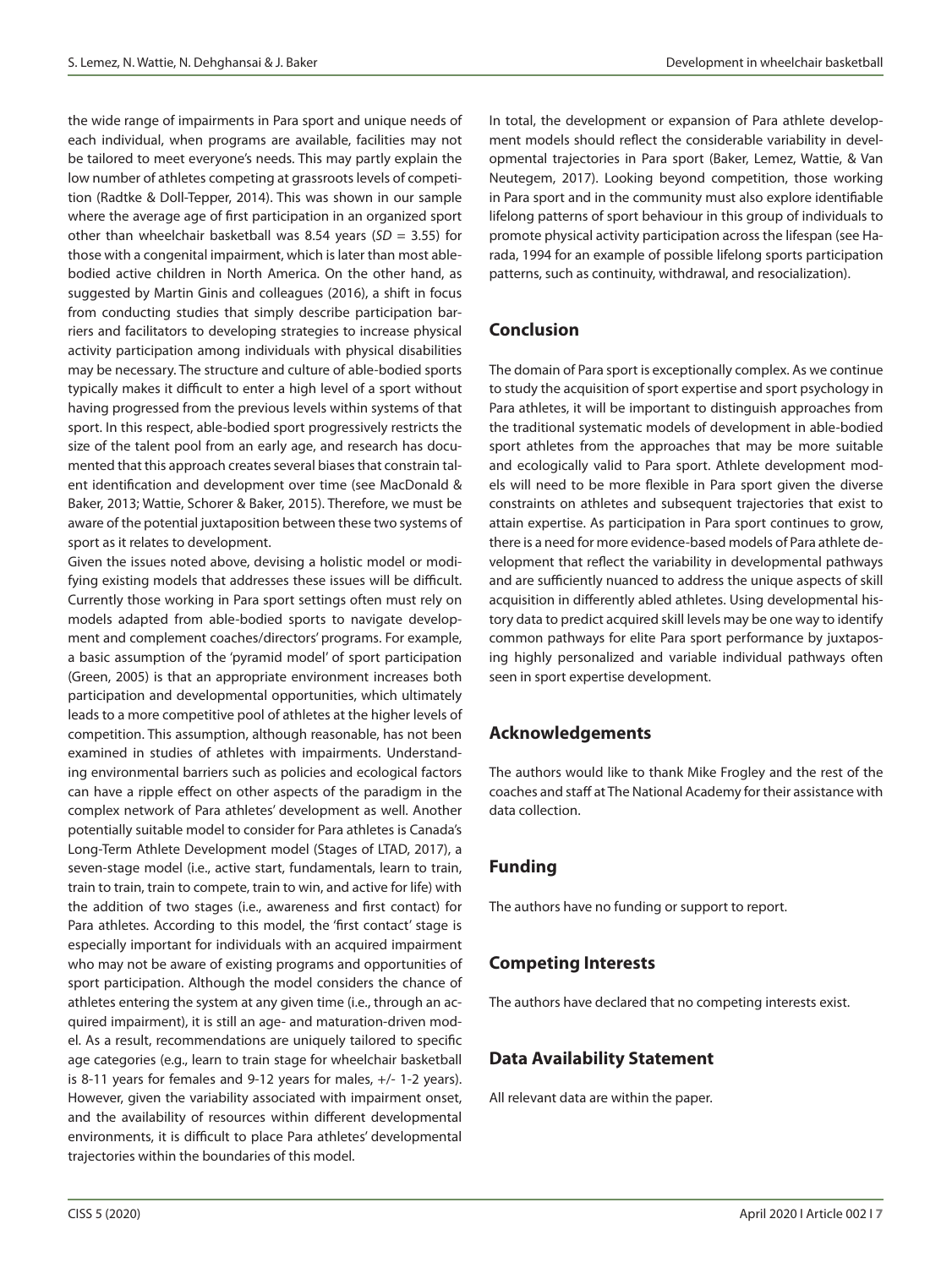# **References**

- Baker, J., Côté, J., & Abernethy, B. (2003). Sport-specific practice and the development of expert decision-making in team ball sports. *Journal of Applied Sport Psychology, 15,* 12–25.
- Baker, J., Cobley, S., & Fraser-Thomas, J. (2009). What do we know about early sport specialization? Not much! *High Ability Studies, 20,* 77–89. doi: 10.1080/13598130902860507
- Baker, J., Lemez, S., Wattie, N., & Van Neutegem, A. (2017). Talent identification and development in parasport. In J. Baker, S. Cobley, J. Schorer and N. Wattie (Eds.). Routledge Handbook of Talent Identification and Development in Sport. London: Routledge.
- Baker, J., & Young, B. (2014). 20 years later: Deliberate practice and the development of expertise in sport. *International Review of Sport and Exercise Psychology, 7,* 135–157. doi: 10.1080/1750984X.2014.896024
- Brenner, J. S., & AAP Council on Sports Medicine and Fitness (2016). Sport specialization and intensive training in young athletes. *Pediatrics*, 138: e20162148. doi: 10.1542/peds.2016-2148
- Campbell, E., & Jones, G. (2002). Cognitive appraisal of sources of stress experienced by elite male wheelchair basketball players. *Adapted Physical Activity Quarterly, 19*, 100–108. doi: 10.1123/ apaq.19.1.100
- Côté, J. (1999). The influence of the family in the development of talent in sport. *Sport Psychologist, 13,* 395–417. doi: 10.1123/ tsp.13.4.395
- Côté, J., & Fraser-Thomas, J. (2010). *Youth involvement and positive development in sport*. In P. Crocker (Ed.). Sport psychology: A Canadian perspective, (2nd edition). Toronto: Pearson.
- Dehghansai, N., Lemez, S., Wattie, N., & Baker, J. (2017a). A systematic review of influences on development of athletes with disabilities. *Adapted Physical Activity Quarterly,* 34, 72–90. doi: 10.1123/APAQ.2016-0030
- Dehghansai, N., Lemez, S., Wattie, N., & Baker, J. (2017b). Training and development of Canadian wheelchair basketball players. *European Journal of Sport Science,* 17,511–518. doi: 10.1080/17461391.2016.1276636
- Ericsson, K. A. (2016). Summing up hours of any type of practice versus identifying optimal practice activities: Commentary on Macnamara, Moreau, & Hambrick (2016). *Perspectives on Psychological Science, 11,* 351–354. doi: 10.1177/1745691616635600
- Ericsson, K. A., Krampe, R. T., & Tesch-Römer, C. (1993). The role of deliberate practice in the acquisition of expert performance. *Psychological Review, 100,* 363–406. doi: 10.1037//0033- 295X.100.3.363
- "Explanatory Guide to Paralympic Classification" (2015). *International Paralympic Committee.* Retrieved from https://www. paralympic.org/sites/default/files/document/1509151708068 21\_2015\_09\_15%2BExplanatory%2Bguide%2BClassification\_ summer%2BFINAL%2B\_5.pdf. Last accessed December 5, 2019.
- Ford, P. R., Ward, P., Hodges, N. J., & Williams, A. M. (2009). The role of deliberate practice and play in career progression in sport: The early engagement hypothesis. *High Ability Studies, 20*, 65–75. doi: 10.1080/13598130902860721
- Green, C. (2005). Building sport programs to optimize athlete recruitment, retention, and transition: Toward a normative theory of sport development. *Journal of Sport Management, 19,* 233–253. doi: 10.1123/jsm.19.3.233
- Gulbin, J. P., Croser, M. J., Morley, E. J., & Weissensteiner, J. R. (2013). An integrated framework for the optimisation of sport and athlete development: A practitioner approach. *Journal of Sport Sciences, 31,* 1319–1331. doi: 10.1080/02640414.2013.781661
- Güllich, A. (2019). "Macro-structure" of developmental participation histories and "micro-structure" of practice of German female world-class and national-class football players. *Journal of Sports Sciences, 37*, 1347 – 1355. doi:

10.1080/02640414.2018.1558744

- Harada, M. (1994). Early and later life sport participation patterns among the active elderly in Japan. *Journal of Aging and Physical Activity, 2*, 105–114. doi: 10.1123/japa.2.2.105
- Hopwood, M. J. (2013). *The Developmental History of Athletes Questionnaire: Towards a comprehensive understanding of the development of sport expertise*. Doctoral Dissertation. Melbourne, Victoria University Online 2013. Retrieved from vuir. vu.edu.au/22353/1/Melissa%20Jayne%20Hopwood\_Part1.pdf (last accessed June 16, 2019).
- Hopwood, M. J., Baker, J., MacMahon, C., & Farrow, D. (2010). Reliability and validity of the Developmental History of Athletes Questionnaire (DHAQ). *Journal of Exercise, Movement and Sport, 42*, http://jps.library.utoronto.ca/index.php/jems/article/ view/24436
- Jaarsma, E. A., Dijkstra, P. U., Geertzen, J. H., & Dekker, R. (2014). Barriers to and facilitators of sports participation for people with physical disabilities: A systematic review. *Scandinavian Journal of Medicine & Science in Sport, 24*, 871–881. doi: 10.1111/ sms.12218
- Loffing, F., Schorer, J., Hagemann, N., Lotz, S., & Baker, J. (2012). On the advantage of being left-handed in volleyball: Further evidence of the specificity of skilled visual perception. *Attention, Perception & Psychophysics, 74,* 446–453. doi: 10.3758/s13414- 011-0252-1
- MacDonald, D., & Baker, J. (2013). Circumstantial development: Birthdate and birthplace effects on athlete development. In J. Côté and R. Lidor (Eds.). *Conditions of children's talent development in sport*, 197–208. Fitness Information Technology.
- Macnamara, B. N., Hambrick, D. Z., & Oswald, F. L. (2014). Deliberate practice and performance in music, games, sports, education, and professions: A meta-analysis. *Psychological Science, 25,* 1608–1618. doi: 10.1177/0956797614535810
- Martin, J. (2013). Benefits and barriers to physical activity for individuals with disabilities: A social-relational model of disability perspective. *Disability & Rehabilitation, 35*, 2030–2037. DOI: 10.3109/09638288.2013.802377
- Martin Ginis, K. A., Ma, J. K., Latimer-Cheung, A. E., & Rimmer, J. H. (2016). A systematic review of review articles addressing factors related to physical activity participation among children and adults with physical disabilities. *Health Psychology Review, 10*, 478–494. doi: 10.1080/17437199.2016.1198240